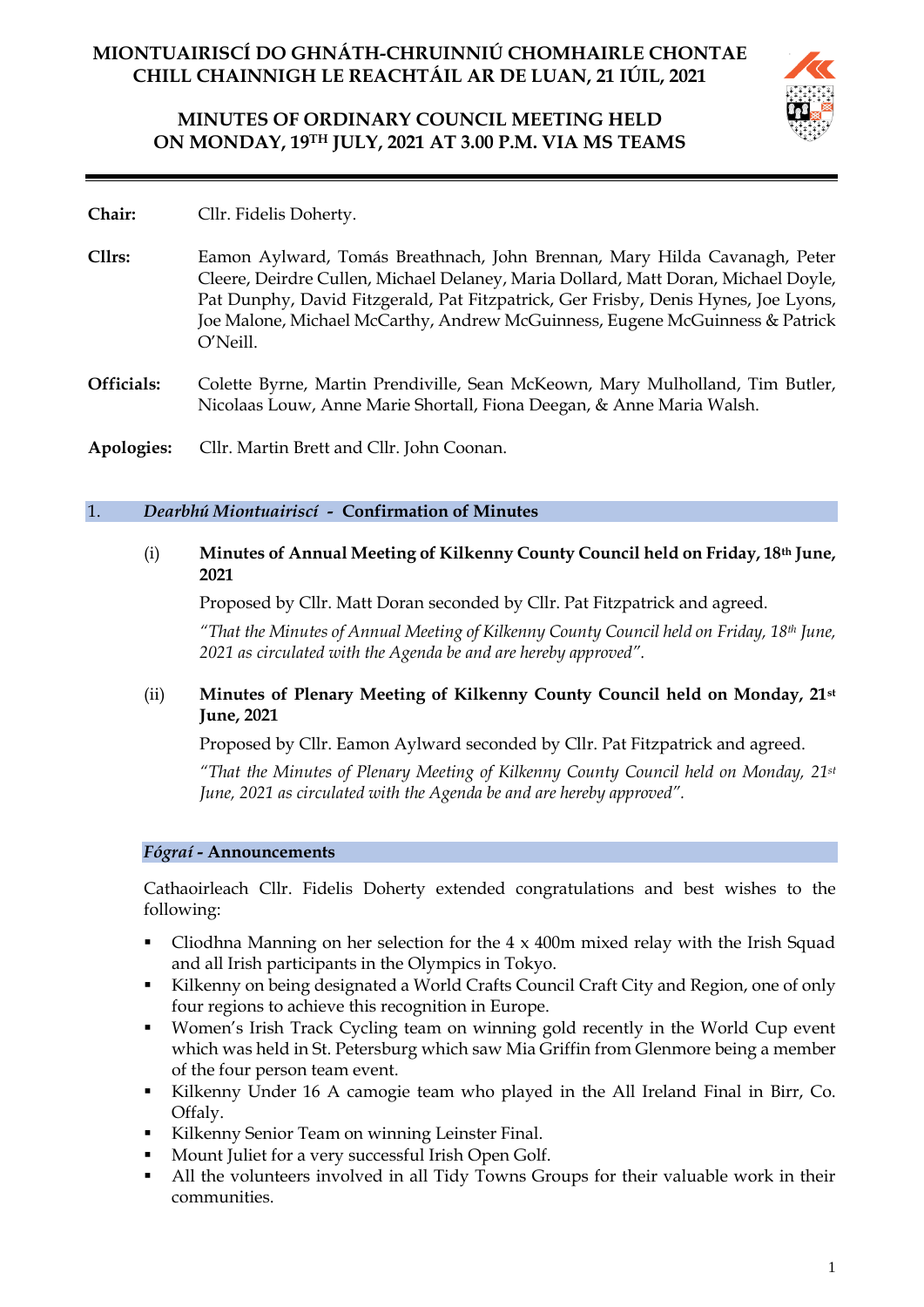## *Vótaí Comhbhrón* **- Votes of Sympathy**

Cathaoirleach Cllr. Fidelis Doherty extended Votes of Sympathy to the following:

- Stephen O'Connor, Motor Tax Department on the death of his father Pat O'Connor.
- Michael Wemyss, Callan Area on the death of his mother Alice Wemyss.
- Ned Tyler, Ferrybank Area on the death of his brother Dick Tyler.
- John Donovan, Traffic Department on the death of his father Paddy Donovan.
- Family of the late Kitty Egan, Windgap.
- Family of the late Michael Murphy, Glenmore.
- Family of the late Kitty Reddy, Glenmore.
- Family of the late Pat O'Connor, Tullogher.
- Family of the late Martin Hartley, Glenmore.
- Family of the late Johnny O'Leary, Glenmore.

Cathaoirleach requested approval of the Members to take Item 2(c) at this stage as Head of Finance is required to leave the meeting early. This was agreed by all.

## 2. (c) *Cáin Mhaoine Áitiúil* **- Local Property Tax**

Mr. Martin Prendiville, Head of Finance referred Members to the Chief Executive's Report circulated with the Agenda. He advised that following the Government announcement that revaluation of properties will take place and therefore the decision on the Local Property Tax (LPT) is required by 31st August, 2021. It is a statutory requirement to determine the LPT liability for tax payers for 2022. He referred to the challenges from Covid 19 for the 2021 Budget. Support from the Government will be required again in 2021. Compensation will be required to offset the losses in income in rates and car parking charges. The scale of reduction in income streams will continue to have a significant impact on our Budget for 2022. Further national financial support will be required in 2022 to avoid severe cuts in services. He referred Members to the report which outlines the huge range of community and voluntary projects which are supported by Kilkenny County Council. The Council uses its discretionary funding to provide match funding for many national funding streams and assistance for local schemes and these projects would not be delivered without the Council's assistance.

The LPT and Rates accounts for just under 40% of our income on an annual basis. The Government have announced that the LPT bands are being changed. In relation to Kilkenny, 90% of all residential properties in Kilkenny are in Bands 1, 2 and 3. It is likely that 90% of the residential properties will not see any substantial change in the LPT. Currently the LPT yields an additional €1.1m in income to the Council. The Chief Executive is recommending that the Elected Members maintain the LPT as set at the 2021 level and that the local adjustment factor remains the same as that which applied from November 2020 to November 2021.

Cllrs. Mary Hilda Cavanagh and Andrew McGuinness thanked Ms. Byrne for her detailed report and Mr. Martin Prendiville for the overview today. They thanked both for dealing with all Members queries in advance of the meeting.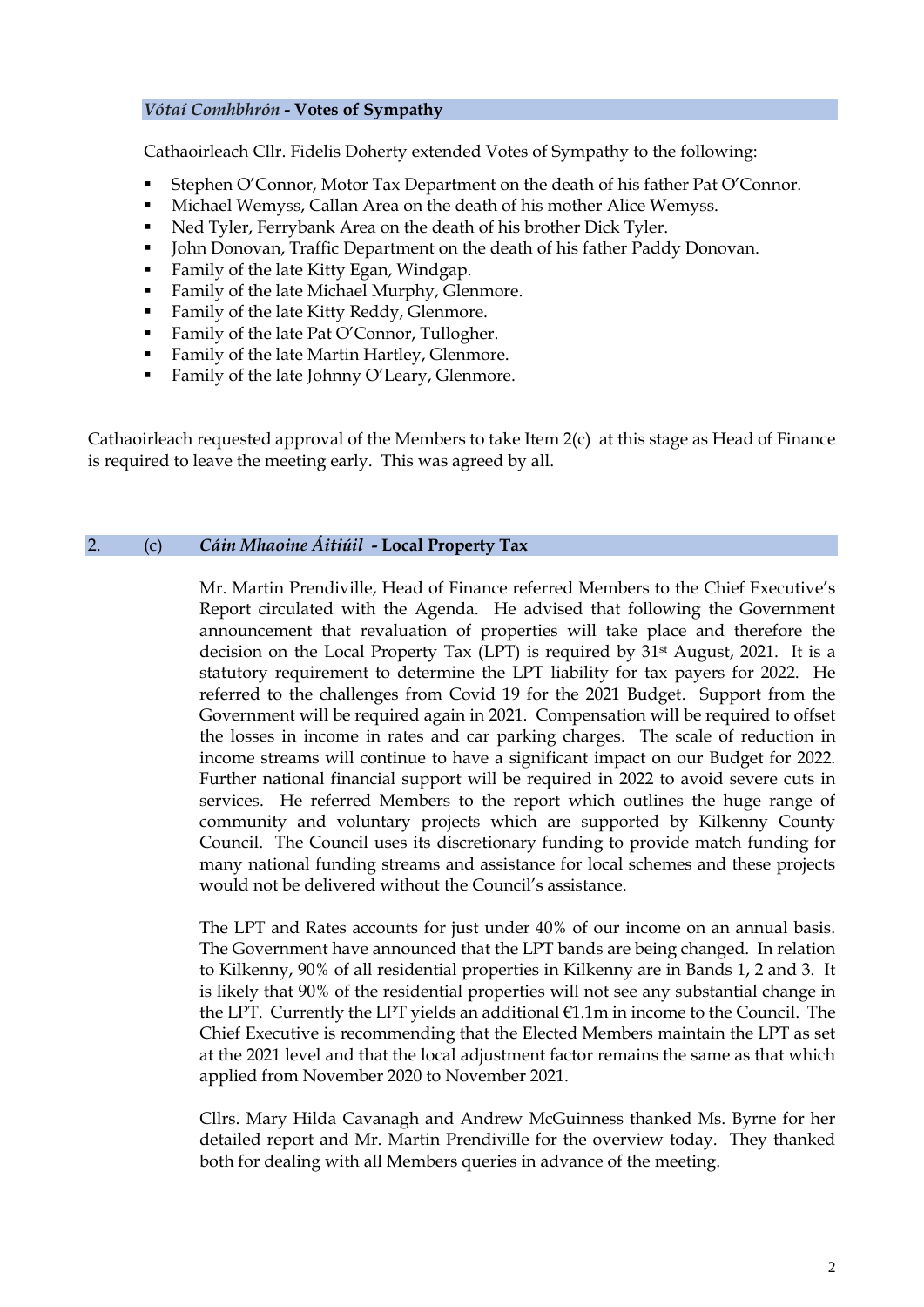It was proposed by Cllr. Mary Hilda Cavanagh, seconded by Cllr. Andrew McGuinness that:

*"We, the Members of Kilkenny County Council in pursuance of the provisions of Section 20 of the Finance (Local Property Tax) Act, 2012 (as amended), hereby resolve that from the period 1st November, 2021 to 31st October, 2022 the local adjustment factor shall remain the same as that which applied from 1st November 2020 to 31st October 2021 in respect of relevant residential properties situated in the administrative area of Kilkenny County Council. The invariable rate shall take effect from the liability date in the year in which notification is sent to the Revenue Commissioners".*

All Member were in agreement.

### (a) *Tithíocht & Díuscairt Eile -* **Housing & Other Disposal**

Mr. Martin Prendiville advised Members that Disposals listed at (i) and (ii) were originally approved by Members at the June 2021 meeting. An amended resolution is required due to change in names.

(i) It was proposed by Cllr. Eamon Aylward seconded by Cllr. Ger Frisby and agreed:

*"That, in accordance with the provisions of Section 183 of the Local Government Act, 2001, Kilkenny County Council hereby approves of the disposal of its interest in a plot(s) of land at Knockmoylan, Mullinavat, Co. Kilkenny - as identified on the attached map to Pat Murphy, Knockmoylan, Mullinavat, Co. Kilkenny for €5,000 (five thousand euros), with each party being responsible for their own legal costs associated with the sale. Plot(s) combined measures 0.24 acres. The Consent of the Minister for Housing, Local Government and Heritage is not required."*

(ii) It was proposed by Cllr. Ger Frisby seconded by Cllr. Michael McCarthy and agreed:

*"That, in accordance with the provisions of Section 183 of the Local Government Act, 2001, Kilkenny County Council hereby approves of the disposal of its interest in land at Shankill, Paulstown, Co. Kilkenny – as identified on the attached map - to Martin Maher, Shankill, Paulstown, Co. Kilkenny as part of a Deed of Exchange and each party will be responsible for their own legal costs associated with the transfer. Area measures 0.16 acre. The Consent of the Minister for Housing, Local Government and Heritage is not required."*

(iii) It was proposed by Cllr. Andrew McGuinness seconded by Cllr. Michael Delaney and agreed:

*"That, in accordance with the provisions of Section 183 of the Local Government Act, 2001, Kilkenny County Council hereby approves of the disposal of its interest in land at Shankill, Paulstown, Co. Kilkenny – as identified on the attached map - to Martin & Rosaleen Maher, Shankill, Paulstown, Co. Kilkenny as part of a Deed of Exchange and each party will be responsible for their own legal costs associated with the transfer. Area measures 0.003 acre. The Consent of the Minister for Housing, Local Government and Heritage is not required."*

(iv) It was proposed by Cllr. Andrew McGuinness seconded by Cllr. Matt Doran and agreed:

*"That, in accordance with the provisions of Section 183 of the Local Government Act, 2001, Kilkenny County Council hereby approves of the disposal of its Freehold interest*  in a Property at De Loughry House, Butt's Green, Kilkenny, as identified on the *attached map, to Society of Saint Vincent de Paul, Kilkenny Branch, c/o Frederic Ozanam Trust for the nominal sum of €10.00 (ten euro) with each party to be*  responsible for their own legal costs associated with the sale. The Consent of the *Minister for Housing, Local Government and Heritage is not required."*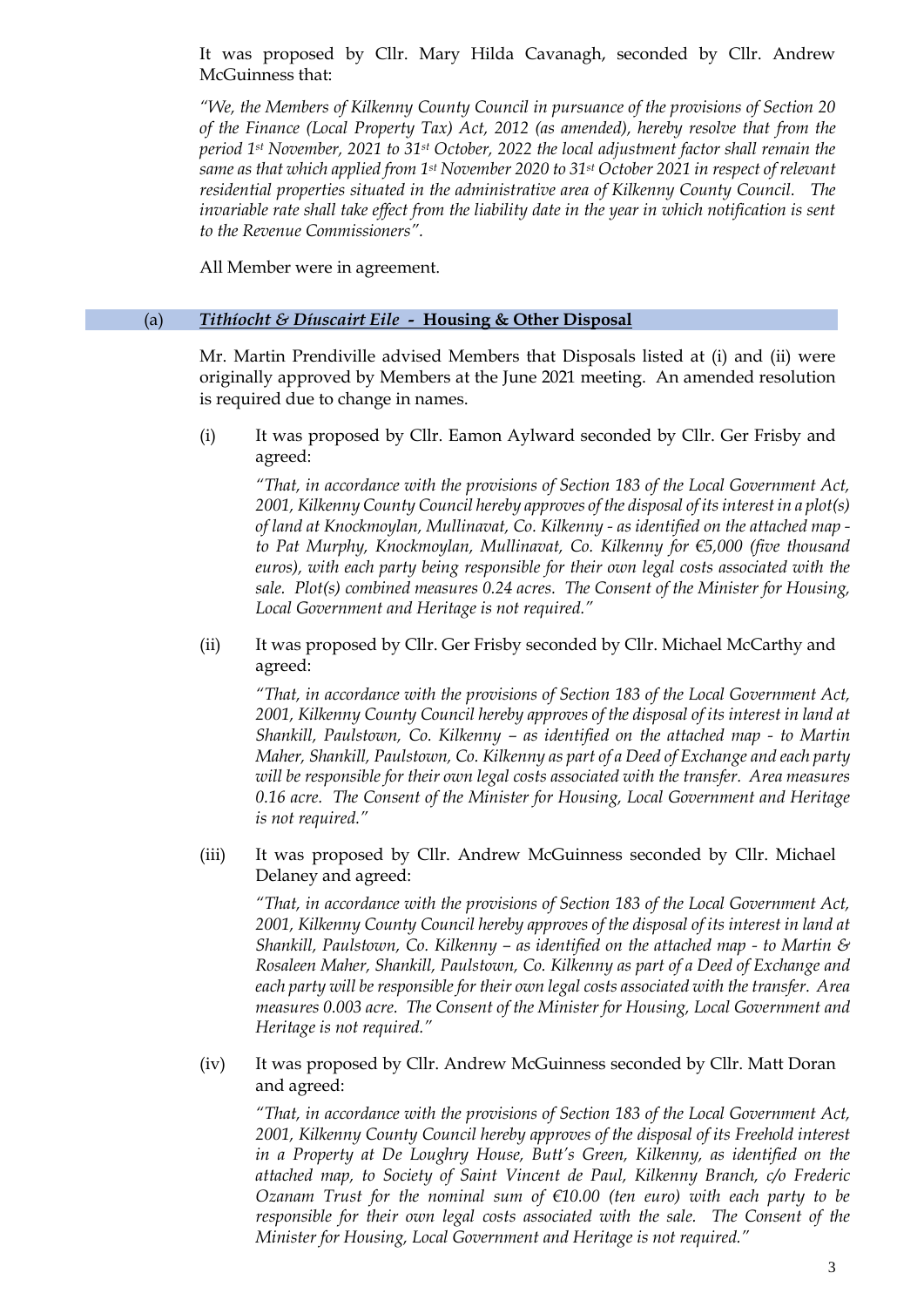(v) It was proposed by Cllr. Eugene McGuinness seconded by Cllr. Maria Dollard and agreed:

*"That, in accordance with the provisions of Section 183 of the Local Government Act, 2001, Kilkenny County Council hereby approves of the disposal of its Freehold interest in a Property known as 'The Snooker Hall' at De Loughry House, Butt's Green, Kilkenny, as identified on the attached map, to St. Canice's Parish, for the nominal sum of €10.00 (ten euro) with each party to be responsible for their own legal costs associated with the sale. The Consent of the Minister for Housing, Local Government and Heritage is not required."*

(vi) It was proposed by Cllr. Andrew McGuinness seconded by Cllr. Eugene McGuinness and agreed:

*"That, in accordance with the provisions of Section 183 of the Local Government Act, 2001, Kilkenny County Council hereby approves of the disposal of its interest in property at 31 Stephen Street, Kilkenny to Roseanne Byrne (Anne Byrne) as benefactor of said property from the late Margaret (Henebry) Bourke for nil consideration with each party being responsible for their own legal costs associated with the sale. The Consent of the Minister for the Environment is not required. "* 

### **2. (b) (i)** *Graiguenamanagh-Tinnahinch Plean Ceantair Áitiúil* **Graiguenamanagh-Tinnahinch Local Area Plan**

Mr. Nicolaas Louw, Senior Executive Planner presented the Chief Executive Report on the submissions received to the proposed material alterations to the Graiguenamanagh-Tinnahinch Draft Joint Local Area Plan 2021. He advised that this is the final stage of the Local Area Plan.

Eight submissions were received and these submissions and Chief Executive's response and recommendation is outlined in her report.

The re-zoning of land at the Quay cannot be considered as it was not in the original submission made on the Plan. Carlow County Council has adopted this Joint Plan in June 2021. He further advised that the Chief Executive is recommending that the Local Area Plan be adopted with the proposed Material Alterations in accordance with her report and the requirements of the Planning & Development Acts 2000, as amended.

It was proposed by Cllr. Michael Doyle, seconded by Cllr. Deirdre Cullen and agreed that:

*"We the Members of Kilkenny County Council, having considered the proposal to make a joint Local Area Plan for Graiguenamanagh/Tinnahinch under Sections 18- 20 of the Planning & Development Act 2000, as amended, and having considered the following:*

- *The Draft LAP as published on the 20th November, 2020*
- *The Natura Impact Report as published with the Draft LAP*
- *The Environmental Report as published with the Draft LAP*
- *The Chief Executive's Report as circulated on the 22nd February, 2021 on the written submissions made during the formal consultation period*
- *The decision taken at the Council meeting on the 15<sup>th</sup> March, 2021*
- *The Material Alterations as published on the 9th April, 2021*
- *The Natura Impact Report as published with the Material Alterations*
- *The Environmental Report as published with the Material Alterations*
- *The Chief Executive's Report as circulated on the 10th June, 2021 on the written submissions made during the formal consultation period*

*do hereby make the Graiguenamanagh/Tinnahinch Local Area Plan 2021.*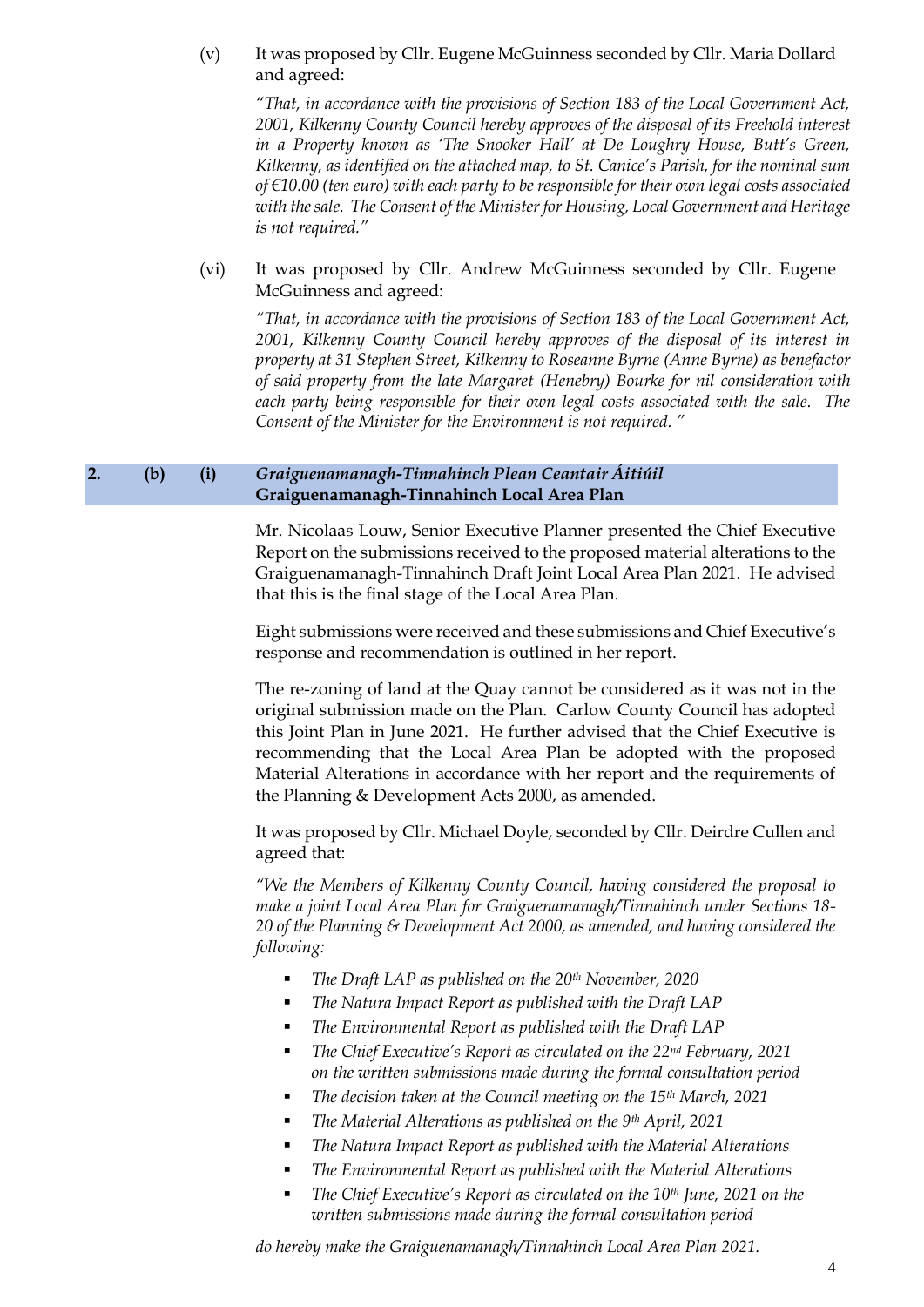*The Local Area Plan being the proposal published as the "draft" plan as modified by resolution of the Council 15th March, 2021 (and modified by any resolution dated 19th July, 2021)".* 

## **(ii)** *Cuid 8: Carrchlós Glasbhealaigh beartaithe, Ferrybank* **Part 8: Proposed Greenway Carpark, Ferrybank**

Mr. Sean McKeown advised that it is proposed to commence Part 8 Planning for the proposed car park at Ferrybank. The proposed development will consist of 100+ car parking spaces, coach parking and toilet facilities.

A consultation process took place in Ferrybank during 2020. Three Public Workshops were undertaken and residents are in favour of the preferred site which is adjacent to the proposed Link Road. Funding has been secured under URDF. Members in the Piltown Municipal District have been fully briefed on this proposed development. This item has been placed on the Agenda to advise Members of the proposed development and the Council's intention to commence the Part 8 Planning Process.

Cllr. Fidelis Doherty thanked Mr. Sean McKeown for the update. She also thanked all the residents for their engagement in the consultation and the Elected Members who have been very pro-active over the last year in finalising the preferred location for the carpark.

### **(iii)** *Cuid 8: Nascbhóthar Loughmacask -* **Part 8: Loughmacask Link Road**

Cllr. Andrew McGuinness proposed that this item be deferred to allow the Elected Members more time to consider the Chief Executive's Report and seek clarification on additional information. This was seconded by Cllr. Mary Hilda Cavanagh. All Members agreed to this.

It was proposed by Cllr. Mary Hilda Cavanagh, seconded by Cllr. Andrew McGuinness:

*"That a Workshop be held on 21st July, 2021 at 4.00 p.m. and a Special Meeting be held on Monday, 26th July, 2021 at 12.15 p.m. to deal with this item."*

All Members were in agreement.

### **(iv)** *Ag Cúram/***Taking in Charge: Whitescastle, Knocktopher, Co. Kilkenny**

It was proposed by Cllr. Matt Doran, seconded by Cllr. Deirdre Cullen and agreed that:

*"We, the Members of Kilkenny County Council approve the initiation of proceedings for the taking in charge of the following development in accordance with Section 11 of the Roads Act, 1993 and in compliance with Section 180 of the Planning & Development Act, 2000 as amended by Section 59 of the Planning & Development Act 2010".*

*Development: TC115 - Whitescastle, Whitescastle Lower, Knocktopher, Co. Kilkenny.*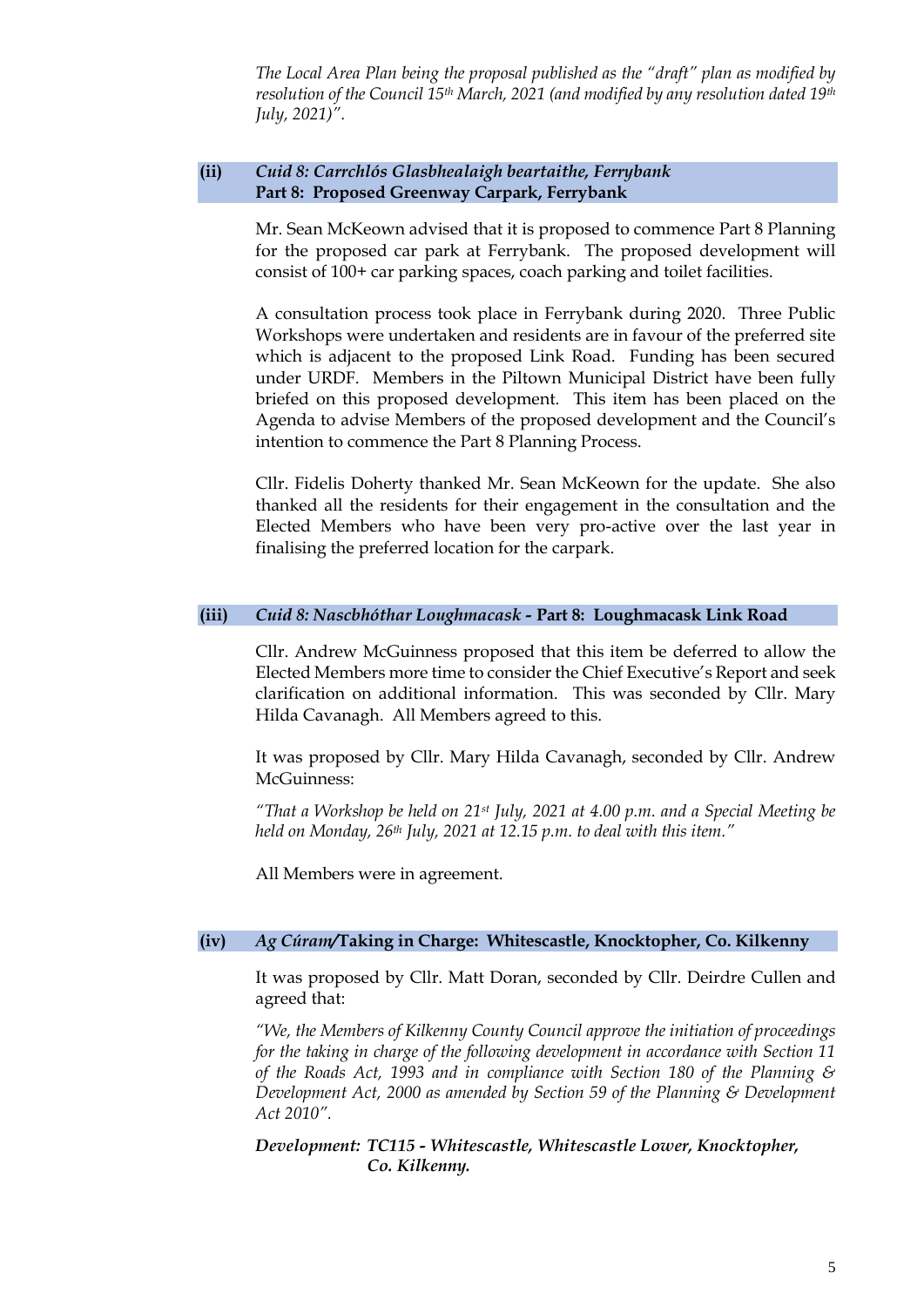#### **(v)** *Ag Cúram/***Taking in Charge: Roseleigh, Mooncoin, Co. Kilkenny**

It was proposed by Cllr. Pat Dunphy, seconded by Cllr. Tomás Breathnach and agreed that:

*"We, the Members of Kilkenny County Council approve the initiation of proceedings for the taking in charge of the following development in accordance with Section 11 of the Roads Act, 1993 and in compliance with Section 180 of the Planning & Development Act, 2000 as amended by Section 59 of the Planning & Development Act 2010".*

*Development: TC143 - Roseleigh, Pollrone, Mooncoin, Co. Kilkenny.*

#### (c) (i) *Deontais Reilig - Babhta 2 -* **Graveyard Grants – Round 2**

Mr. Sean McKeown referred to the Report circulated with the Agenda. He advised that the allocation for Round 2 Grants refers to 17 applications and the total funding being allocated is  $\epsilon$ 7,450. Overall funding is being given to 36 graveyards for various works. Approval of funding in the amount of €7,450 is recommended in accordance with the schedule circulated.

It was proposed by Cllr. David Fitzgerald, seconded by Cllr. Pat Dunphy and agreed that:

*"That Kilkenny County Council approves the payment of Graveyard Grants 2021 – Round 2 totaling €7,450 in accordance with the list circulated to the Members."*

Cllrs. David Fitzgerald, Pat Dunphy and Maria Dollard raised queries in relation to closed graveyards, responsibility for graveyards where no committee is in place and a review of the existing policy on graveyard grants.

Mr. Sean McKeown advised that there are 150 historical graveyards vested in Kilkenny County Council and the Council is responsible for these. A condition survey is being undertaken. There will be considerable remedial works required and a budget for these works will need to be provided. He advised that the Budget for graveyard grants in 2021 is  $\epsilon$ 23k.  $\epsilon$ 16k has now been allocated to Graveyard applications received. He recommended that the balance of €7k be transferred to supplement the budget for historic graveyards.

It was proposed by Cllr. Maria Dollard, seconded by Cllr. Pat Dunphy and agreed:

*"That €7k from the Graveyard Grant Scheme be transferred to Historical Graveyard budget."*

## (d) (i) *Athbhreithniú ar Fhodhlíthe Trádála Ócáideacha* **Review of Casual Trading Bye Laws for the Municipal Districts of Castlecomer, Piltown & Callan-Thomastown**

Ms. Anne Marie Shortall, Senior Executive Officer gave a Powerpoint presentation on the review of Casual Trading Bye-laws for the County. In her presentation she gave an overview on the following:

- Location and number of Trading Bays in each town in each Municipal District.
- Current scale of fees.
- Legislation.
- **Review Process.**
- **Timelines for Review Process.**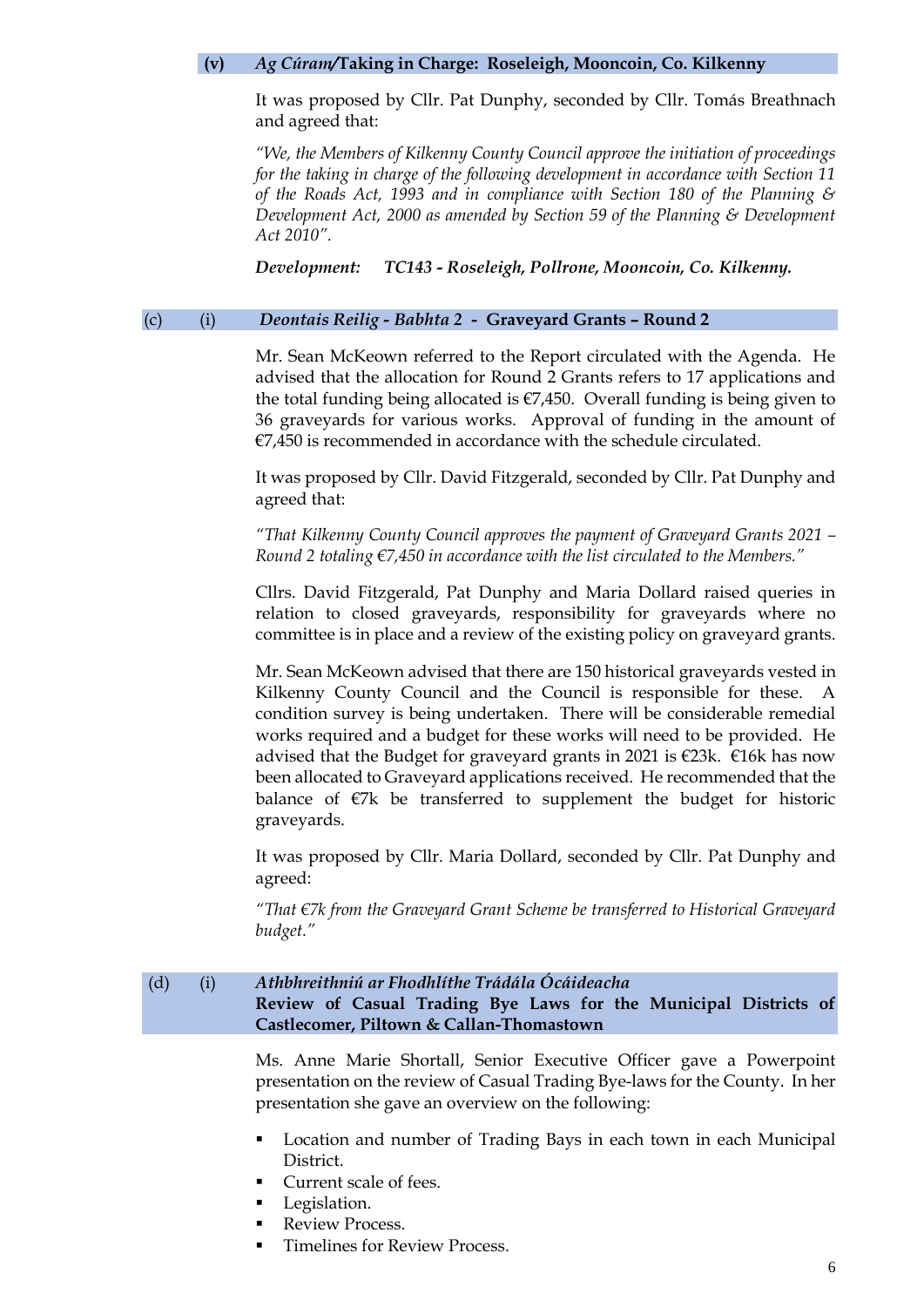Contributions were received from Cllrs. Joe Lyons, Pat Fitzpatrick, Fidelis Doherty, Pat Dunphy, Deirdre Cullen, Matt Doran, Tomás Breathnach, Eugene McGuinness, Maria Dollard, Mary Hilda Cavanagh and Ger Frisby.

Issues raised by Members related to the following:

- Pop-up roadside trading.
- Concerns regarding existing businesses who pay rates etc.
- Casual Trading on Greenway.
- Selling home produced products e.g. strawberries/potatoes.
- Must enhance existing businesses.
- Need to enhance visitor experience where no existing business provides the facility.
- Encourage other services not already provided.
- Time period for Bye-laws.
- Calculation of fee review the level of rates being paid by existing businesses, compare with other local authorities.

Mr. Sean McKeown and Ms. Anne Marie Shortall responded to the issues raised by the Members. They were advised that the purpose of early consultation is to gather the views of the Elected Members and the public before new Bye-Laws are drafted.

The Council will be reviewing existing locations and existing fees and will take into consideration the existing businesses in the various towns and villages. Trading in the Greenway may be confined to the carparks. Members were advised that selling home produced goods such as strawberries are exempt and are subject to the terms of the Roads Act in relation to safety at trading locations. Details of fees applicable in other local authorities will be reviewed. The adoption of any Bye-Laws is a matter for the Elected Members.

### (e) (i) *Deontais Féile 2021* **- Festival Grants 2021**

Mr. Sean McKeown referred to report circulated with the Agenda. He advised that the Council had approved allocation for eight festival grants in March 2021. Of these, three festival groups have now advised that the festivals will not proceed. An amount of €21,500 had been allocated to these festivals.

The Arts Festival has confirmed that their Programme for 2021 will proceed with a mix of live and online events. The staging of the Arts Festival faces many challenging and increased costs due to uncertainties and complexities of Covid 19. They have requested additional funding from Kilkenny County Council as they have received reduced national funding. It is recommended that an additional grant of  $E7k$  be allocated to Kilkenny Arts Festival as an once off allocation.

It was proposed by Cllr. Pat Fitzpatrick, seconded by Cllr. Michael Doyle and agreed:

*"That a further grant of €7k be paid to Kilkenny Arts Festival as a once off grant for 2021 only."*

Ms. Mary Mulholland advised Members that a number of smaller events will be proceeding this summer. Application has been received from Inistioge Horse Show for funding for their event. An allocation of €1k is recommended in this case.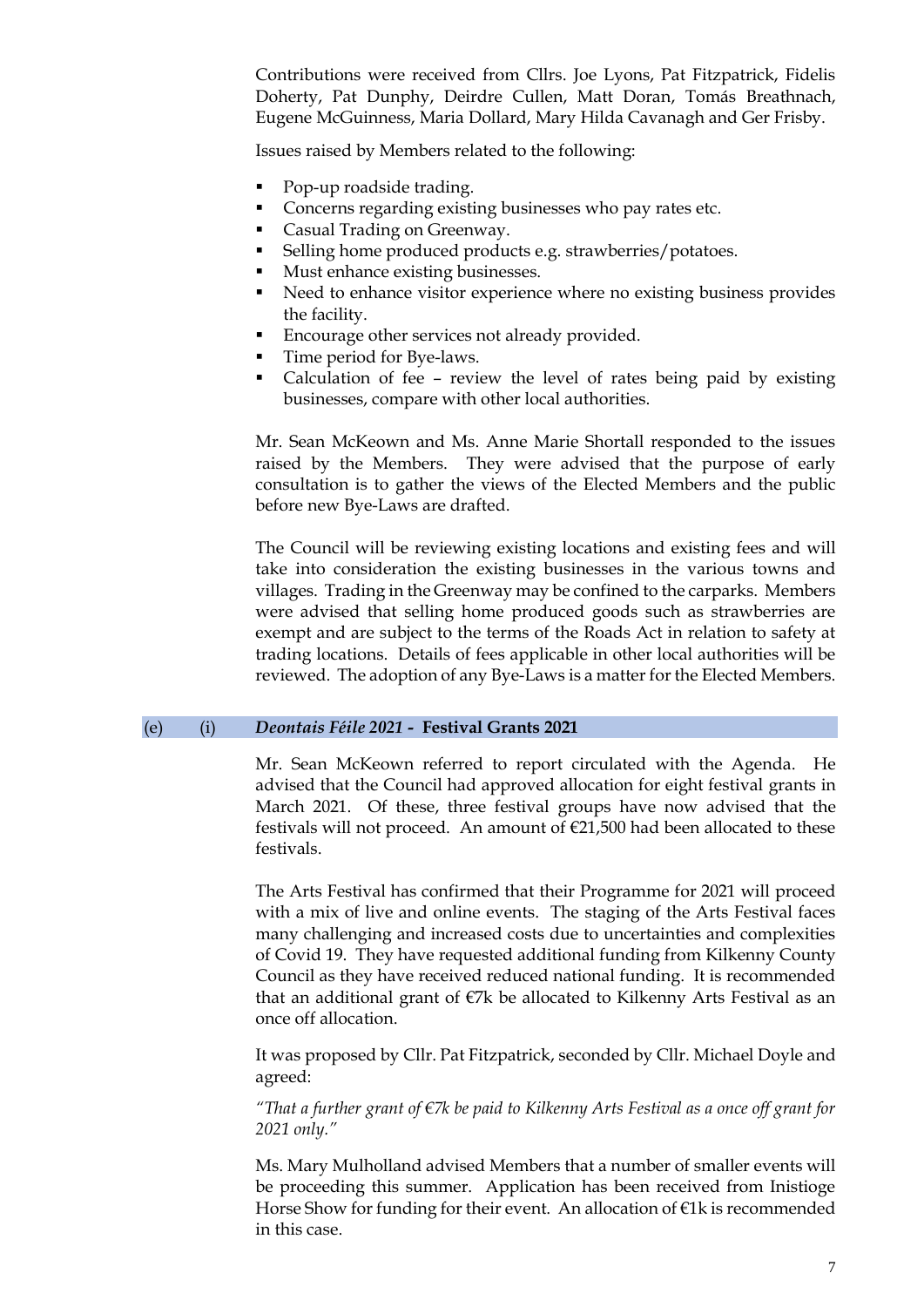It was proposed by Cllr. Michael Doyle, seconded by Cllr. Mary Hilda Cavanagh and agreed:

*"That a grant of €1k be allocated to Inistioge Horse Show for 2021."*

### (ii) *Athbhreithniú ar Theorainn Luais -* **Speed Limit Review**

Mr. Tim Butler referred to report circulated with Agenda. He advised that each Municipal District will be advised of the commencement of the review. Speed Limit Bye-Laws were adopted in 2017 and it is a requirement to review the Bye-Laws every 5 years The review process will commence in September 2021 and will be considered by SPC2 initially. Public consultation will also be undertaken. Garda Commissioner and adjoining Local Authorities have also been advised of the review. The whole review process will take approximately one year.

Contributions were received from Cllrs. Andrew McGuinness, Pat Dunphy, Pat Fitzpatrick, Maria Dollard, David Fitzgerald, Tomás Breathnach, Eamon Aylward, Eugene McGuinness, Mary Hilda Cavanagh and Fidelis Doherty.

The issues raised by Members related to:

- Speed limit on Dublin Road/Nuncio Road.
- Rural Roads reduce limit down from 80km appropriate default speed limit.
- **Traffic data/accident data being used for improvement required on roads** – Ballyragget Road.
- Heavy Goods Vehicles going through residential area.
- Location of speed vans no input from Council on locations, should be re-deployed to black spots.
- Traffic calming in towns/villages etc.
- Amend Bye-laws during the five years.

Mr. Tim Butler responded to the issues raised by Members. The review process will be in accordance with the legislation and guidelines issued by the Department. Consent of TII is required for any changes to speed limits on the national roads. Draft Bye-Laws will be prepared together with detailed maps for the public consultation Workshop. He advised that location of speed van is based on accident data. He will take the Members concerns up with RSA. Traffic calming measures are considered on an ongoing basis for all areas.

#### (iii) *Tuarascáil Mhíosúil an Phríomhfheidhmeannaigh* **Chief Executive's Monthly Report**

Ms. Colette Byrne presented her monthly Chief Executive Report.

Cllr. Fidelis Doherty thanked her for a very comprehensive report and asked Members to contact the Chief Executive if they have any queries.

### 3. *Comhfhreagras -* **Correspondence**

None.

### 4. *Gnó ar athló ó chruinniúroimhe seo -* **Business adjourned from a previous Meeting**

None.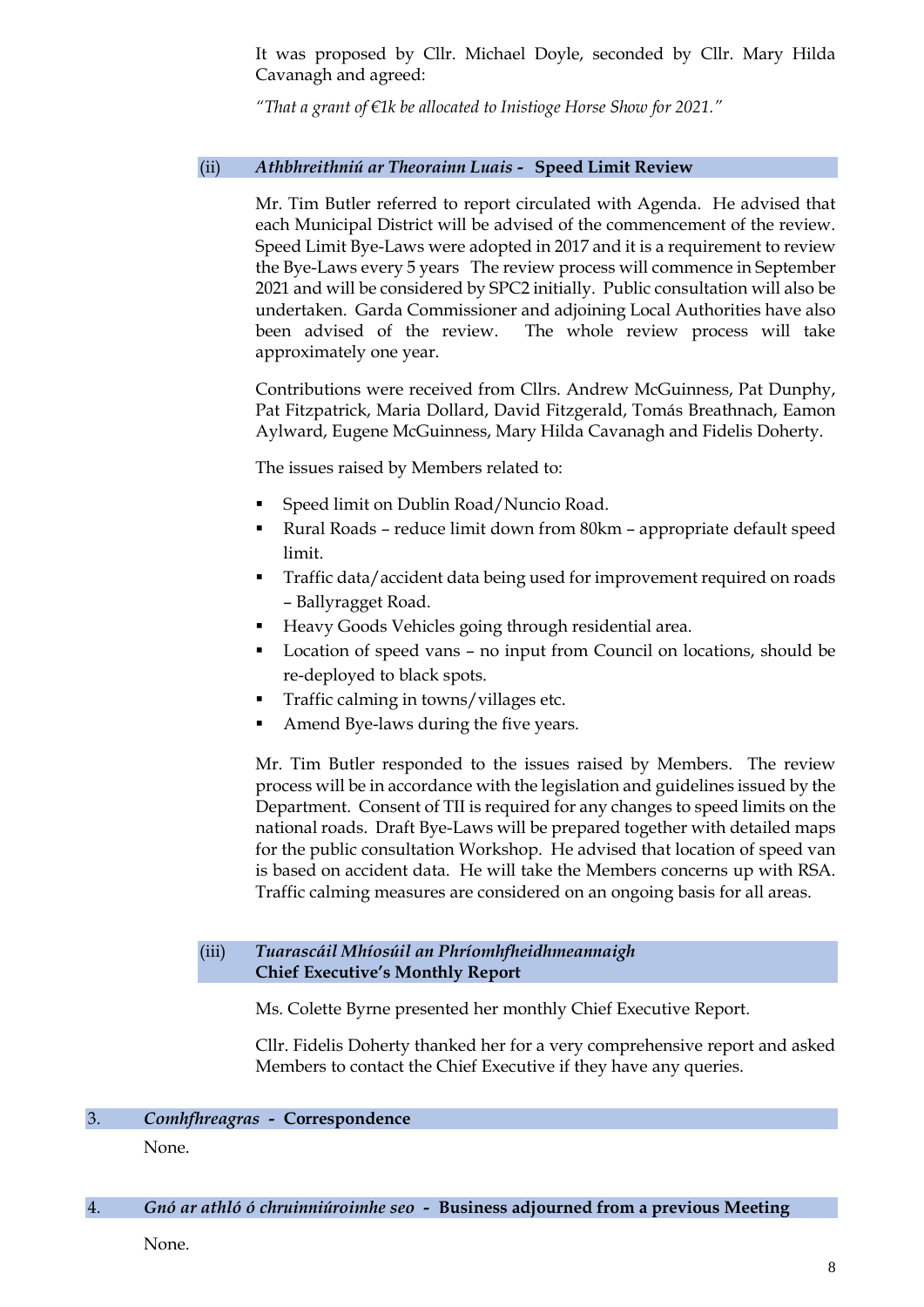| 5. |                                                                                                                                 | Dátaí agus Amanta do chruinnithe a shocrú - Fix Dates & Times of Meetings                                                                                                                                                                                                                                             |  |
|----|---------------------------------------------------------------------------------------------------------------------------------|-----------------------------------------------------------------------------------------------------------------------------------------------------------------------------------------------------------------------------------------------------------------------------------------------------------------------|--|
|    | (i)                                                                                                                             | <b>Schedule of Meetings</b><br>It was proposed by Cllr. Mary Hilda Cavanagh, seconded by Cllr. Andrew<br>McGuinness and agreed.                                                                                                                                                                                       |  |
|    | (ii)                                                                                                                            | Fix date for Special Meeting for Draft City & County Development Plan.<br>It wad proposed by Cllr. Mary Hilda Cavanagh, seconded by Cllr. Andrew<br>McGuinness and agreed that a Special Meeting be held on Friday, 27 <sup>th</sup> August, 2021<br>at 3.00 p.m. on the Draft City & County Development Plan.        |  |
|    | (iii)                                                                                                                           | Approval to attend Twinning Event in Kilkenny Minnesota<br>Mr. Tim Butler advised that an invitation has been extended to the Mayor of Kilkenny<br>to visit Kilkenny Minnesota in September 2021 for their Twinning celebrations.<br>It was proposed by Cllr. Mary Hilda Cavanagh, seconded by Cllr. Joe Malone that: |  |
|    |                                                                                                                                 | "Approval is given for Mayor Cllr. Andrew McGuinness to attend twinning event in<br>Kilkenny Minnesota in September 2021 subject to Covid Travel Guidelines."                                                                                                                                                         |  |
| 6. | Plé ar Thuairiscí agus Moltaí ó Choistí an Comhairle<br>Consideration of Reports & Recommendations of Committees of the Council |                                                                                                                                                                                                                                                                                                                       |  |
|    | None.                                                                                                                           |                                                                                                                                                                                                                                                                                                                       |  |
| 7. |                                                                                                                                 | Gnó Eile romhainn i bhFógra reachtála an Chruinnithe<br>Other Business set forth in the Notice convening the Meeting                                                                                                                                                                                                  |  |
|    | None.                                                                                                                           |                                                                                                                                                                                                                                                                                                                       |  |

# 8. *Oideachas agus Oiliúint -* **Education & Training**

- (i) **Climate Leadership - Local Authority Training** Members were advised that training will be provided to them on 3rd September, 2021 in relation to Climate Leadership. All Members are requested to attend.
- (ii) **Webinar (AILG) – County Development Plan Policy: Housing** Members noted AILG Training Webinar.

# 9. *Gnótha ag éirí as Miontuairiscí -* **Matters Arising from Minutes**

None.

# 10. *Aon Ghnó Eile -* **Any Other Business**

None.

# 11. *Fógraí Rúin -* **Notices of Motion**

None.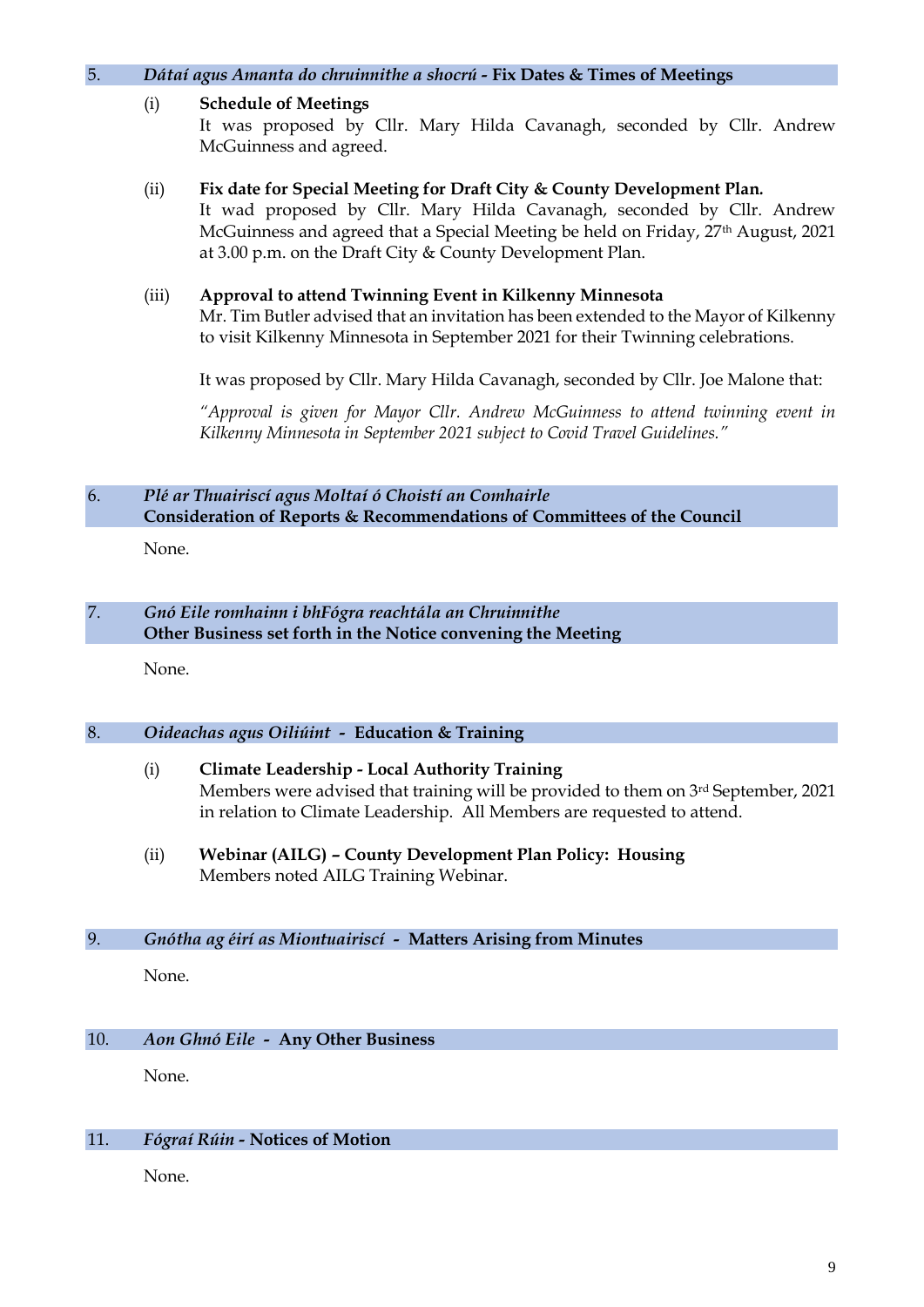## 12. *Fógraí i dtaobh Rúin ó Údaráis Áitiúla eile ag lorg tacaíochta ó Chomhairle Chontae Chill Chainnigh -* **Notices of Motion from other local authorities seeking support of Kilkenny County Council**

It was proposed by Cllr. Mary Hilda Cavanagh, seconded by Cllr. Matt Doran and agreed by all that the following Notices of Motion numbered 47 (21) to 61 (21) received from a number of Local Authorities be taken as read and noted:

# **47 (21) Mayo County Council**

"That this Council calls on the Minister for Social Protection and the Government to carry out a review of the Carer's Allowance Scheme and the Carer's Benefit Scheme. In the case of the Carer's Benefit Scheme that the cap of 2 years duration should be removed. In the case of the Carer's Allowance Scheme that the assessment of the Carer and their spouse/partner/co-habitant should be based on net income and not gross income as is currently the situation. Furthermore, that all carers who are over the income threshold should at least receive a minimum payment."

## **48 (21) Clare County Council**

"Due to "the huge unmet need" as described by Dr Deirdre Lundy *(an expert in menopause care & HRT prescribing, who advises GPs throughout Ireland)* on Liveline with Joe Duffy (May 13th, 2021) that Clare County Council call on the Minister for Health and the Department of Health to recognise the need to address all forms of womens' health by:-

- 1. Providing funding and support both in hospitals and in general care for menopausal care.
- 2. Initiating a campaign to inform the public of the multiple and diverse symptoms attributable to menopause.
- 3. Providing all necessary resources to train and up skill Irish GPs on menopausal care.
- 4. Including HRT "body identicals" in drugs scheme.

Communication with health insurance companies to ensure that menopausal care coverage is provided."

# **49 (21) Clare County Council**

"Clare County Council call on Government to put forward a global ban on fracking being proposed by Ireland at the United Nations General Assembly on climate-mitigation, publichealth, environmental-protection and human-rights grounds."

## **50 (21) Clare County Council**

"Now that we have an efficient and effective Covid Vaccination Programme, Clare County Council appeals to Minister for Health Mr Stephen Donnelly to seriously consider using our vaccination centres along with our vaccinators and pharmacists to administer the HPV vaccine. We appeal to the Minister to use the centres as part of a "catch-up" programme as the HPV Vaccination Programme was not completed in some counties. We are requesting the Minister to offer the HPV Vaccine free of charge to ALL secondary school students."

## **51 (21) Clare County Council**

"Due to recent events, that the Department of Health provide funding to all communities throughout County Clare for defibrillators and training. There needs to be more than one covering each area."

## **52 (21) Waterford City & County Council**

"Adult literacy limitations can prevent people from taking a full and active part in our economy so it is vitally important that all possible supports are provided to deal with the issue. The Labour Court has made a recommendation in relation to a claim brought by SIPTU and TUI in respect of regularising the terms and conditions of Adult Education Tutors employed by Education and Training Boards. This recommendation has been under consideration by officials from the Department of Further and Higher Education; Research;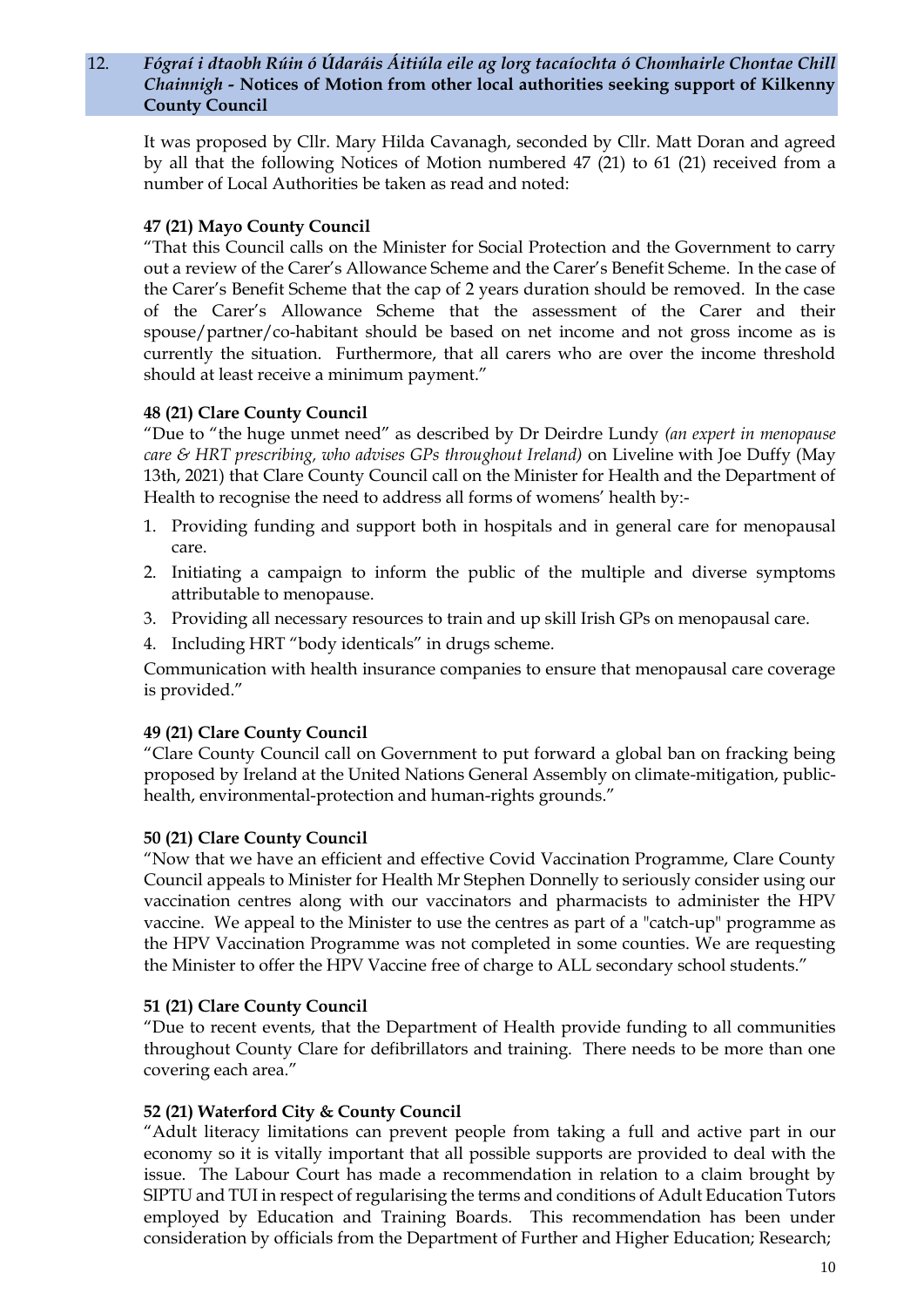Innovation and Science; the Department of Education; and, the Department of Public Expenditure. It is now over 5 months since the Minister of State at the Department of Further and Higher Education, Research, Innovation and Science (Niall Collins TD) in reply to a parliamentary question in early December 2020 said that the Labour Court recommendation was still under consideration by officials, and he did not advise when this would be completed. We propose that Waterford City & County Council write to Minister Simon Harris, and cc Ministers Michael McGrath and Norma Foley, and Minister of State Niall Collins, to call for the implementation of the Labour Court recommendation to be treated with the importance and urgency that it deserves."

# **53 (21) Meath County Council**

"That Meath County Council call on the Government to explore the German Sparkasse Community Banking model, to provide balance for the Irish Banking system and to avoid potential banking monopolies which could damage availability at reasonable cost, to necessary finance for our citizens."

## **54 (21) Meath County Council**

"To call on the Department of Health to prioritise the establishment of the Transport Support Scheme, which will replace the Motorised Transport Grant, and to ensure that access to this grant is widened to include eligibility for parents/guardians of children who need specially adapted vehicles."

# **55 (21) Kerry County Council**

"That the Department of Education would give all schools an allocation of hours for a dedicated Home School Liaison Officer *(similarly the allocation of Guidance Counsellor hours for Covid-19)* to work with families on the reintegration of their children whom Covid-19 had an impact on their attendance and therefore their learning."

## **56 (21) Sligo County Council**

"To call for funding to be made available for the provision of small wastewater treatment systems in local villages throughout the country."

# **57 (21) Donegal County Council**

"I propose that Donegal County Council write to the Minister of Health, Stephen Donnelly, Chief Clinical Officer, Colm Henry and HSE Director General Paul Reid, calling on them, as a matter of urgency, to make Patisiran available to everyone in the 26 Counties who require this life-changing drug. Furthermore, I ask Donegal County Council to circulate this motion to all other county Council in the 26 Counties to ask them for their support in this matter."

## **58 (21) Donegal County Council**

That Donegal County Council calls upon the Dublin Government to expel the Israeli Ambassador and staff in the Israeli Embassy in order to demonstrate the Irish people's disgust at the slaughter of innocent civilians and children in Gaza and the occupied West Bank and that we as a Council:-

- Fully support the international campaign of BDS *(Boycott, Divestment & Sanctions).*
- And that this Council invites the Palestinian Ambassador to Ireland, Dr. Jilan Wahba Abdalmajid, to address this chamber so that we, the elected local government representatives in County Donegal may learn at first hand of the situation in Gaza and the occupied territories."

## **59 (21) Donegal County Council**

"That this Council make serious representation to An Taoiseach and the Department of Foreign Affairs as regards the treatment of the families and friends of the Ballymurphy 10, who were shot dead by the parachute regiment. After 50 years waiting for justice, let the British Government treat these people with humanity and dignity and apologise to the family and friends of the innocent lives that they took."